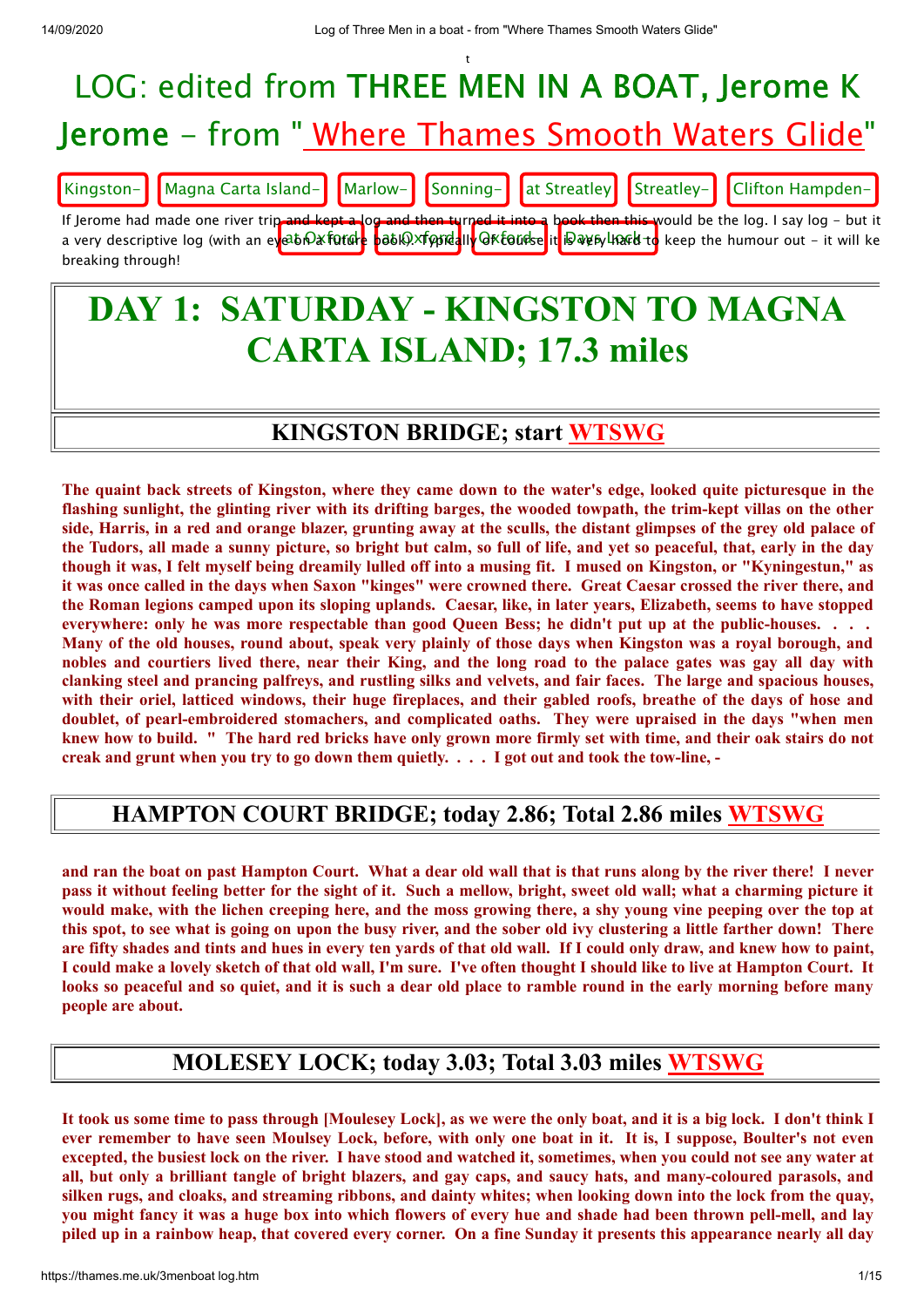long, while, up the stream, and down the stream, lie, waiting their turn, outside the gates, long lines of still more boats; and boats are drawing near and passing away, so that the sunny river, from the Palace up to Hampton Church, is dotted and decked with yellow, and blue, and orange, and white, and red, and pink. All the inhabitants of Hampton and Moulsey dress themselves up in boating costume, and come and mouch round the lock with their dogs, and flirt, and smoke, and watch the boats; and, altogether, what with the caps and jackets of the men, the pretty coloured dresses of the women, the excited dogs, the moving boats, the white sails, the pleasant landscape, and the sparkling water, it is one of the gavest sights I know of near this dull old London town.

#### **KEMPTON PARK**

WE stopped under the willows by Kempton Park, and lunched. It is a pretty little spot there: a pleasant grass plateau, running along by the water's edge, and overhung by willows. . . . The selfishness of the riparian proprietor grows with every year. If these men had their way they would close the river Thames altogether. They actually do this along the minor tributary streams and in the backwaters. They drive posts into the bed of the stream, and draw chains across from bank to bank, and nail huge notice-boards on every tree. The sight of those notice-boards rouses every evil instinct in my nature. I feel I want to tear each one down, and hammer it over the head of the man who put it up, until I have killed him, and then I would bury him, and put the board up over the **grave as a tombstone.**

#### **SUNBURY LOCK; today 5.96; Total 5.96 miles [WTSWG](http://thames.me.uk/s00390.htm)**

We reached Sunbury Lock at half-past three. The river is sweetly pretty just there before you come to the gates, and the backwater is charming; but don't attempt to row up it. I tried to do so once. I was sculling, and asked the fellows who were steering if they thought it could be done, and they said, oh, yes, they thought so, if I pulled hard. We were just under the little foot-bridge that crosses it between the two weirs, when they said this, and I bent down over the sculls, and set myself up, and pulled. I pulled splendidly. I got well into a steady rhythmical swing. I put my arms, and my legs, and my back into it. I set myself a good, quick, dashing stroke, and worked in really grand style. My two friends said it was a pleasure to watch me. At the end of five minutes, I thought we ought to be pretty near the weir, and I looked up. We were under the bridge, in exactly the same spot that we were when I began, and there were those two idiots, injuring themselves by violent laughing. I had been grinding away like mad to keep that boat stuck still under that bridge. I let other people pull up backwaters against strong streams now.

#### **WALTON BRIDGE; today 7.67; Total 7.67 miles [WTSWG](http://thames.me.uk/s00420.htm)**

We sculled up to Walton, a rather large place for a riverside town. As with all riverside places, only the tiniest corner of it comes down to the water, so that from the boat you might fancy it was a village of some half-dozen houses, all told. Windsor and Abingdon are the only towns between London and Oxford that you can really see anything of from the stream. All the others hide round corners, and merely peep at the river down one street: my **thanks to them for being so considerate, and leaving the river-banks to woods and fields and water-works.**

Even Reading, though it does its best to spoil and sully and make hideous as much of the river as it can reach, is **good-natured enough to keep its ugly face a good deal out of sight.**

Caesar, of course, had a little place at Walton - a camp, or an entrenchment, or something of that sort. Caesar was a regular up-river man. Also Queen Elizabeth, she was there, too. You can never get away from that woman, go where you will. Cromwell and Bradshaw (not the guide man, but the King Charles's head man) likewise sojourned **here. They must have been quite a pleasant little party, altogether.**

There is an iron "scold's bridle" in Walton Church. They used these things in ancient days for curbing women's tongues. They have given up the attempt now. I suppose iron was getting scarce, and nothing else would be strong enough. . . . You pass Oatlands Park on the right bank here. It is a famous old place. Henry VIII. stole it from some one or the other, I forget whom now, and lived in it. There is a grotto in the park which you can see for a fee, and which is supposed to be very wonderful; but I cannot see much in it myself. The late Duchess of York, who lived at Oatlands, was very fond of dogs, and kept an immense number. She had a special gravevard made, in which to bury them when they died, and there they lie, about fifty of them, with a tombstone over each, and an epitaph inscribed thereon. Well, I dare say they deserve it quite as much as the average Christian does.

At "Corway Stakes" - the first bend above Walton Bridge - was fought a battle between Caesar and Cassivelaunus. Cassivelaunus had prepared the river for Caesar, by planting it full of stakes (and had, no doubt, put up a notice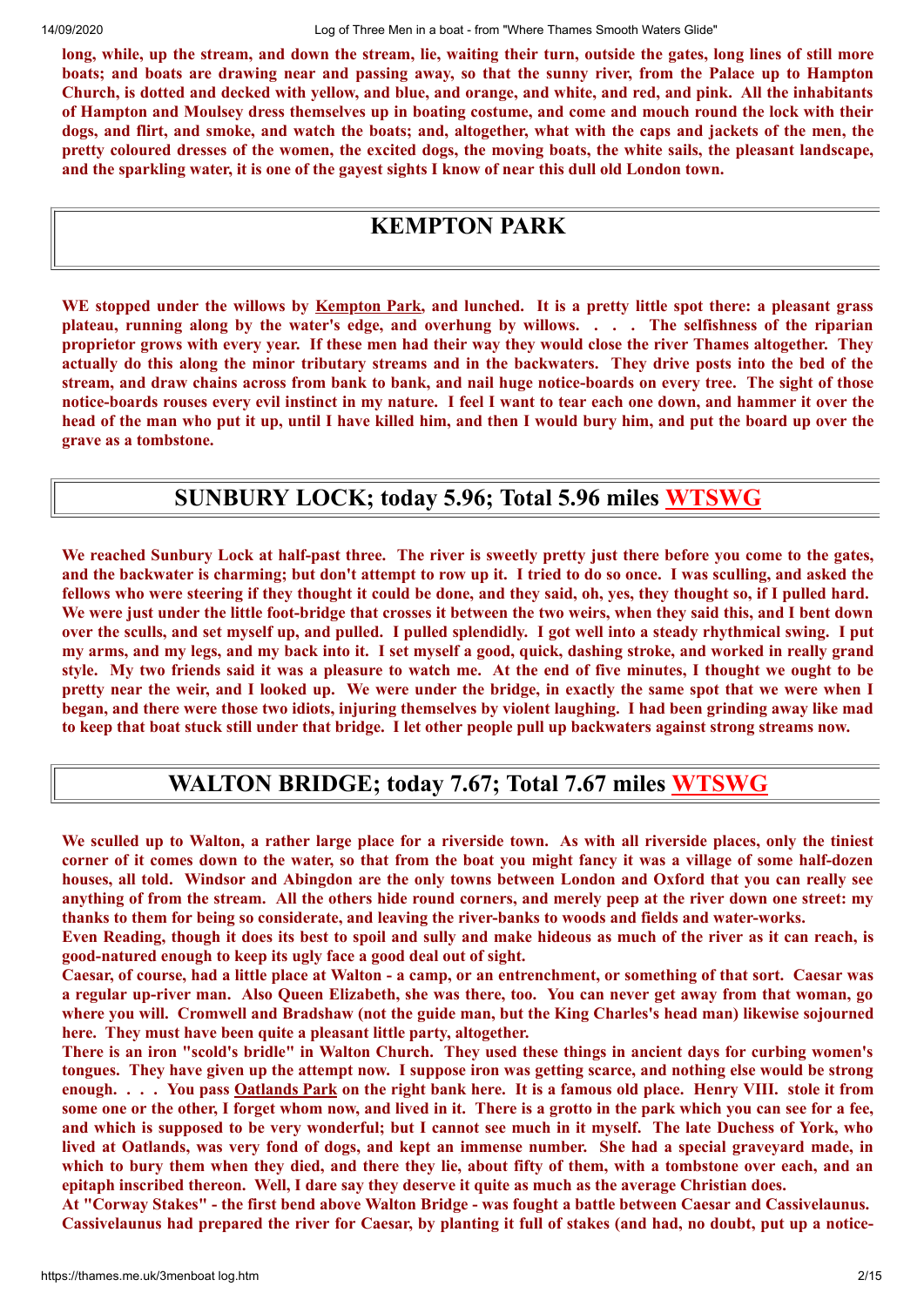board). But Caesar crossed in spite of this. You couldn't choke Caesar off that river. He is the sort of man we **want round the backwaters now.**

#### **SHEPPERTON LOCK & WEYBRIDGE; today 9.03; Total 9.03 miles [WTSWG](http://thames.me.uk/s00420.htm)**

Halliford and Shepperton are both pretty little spots where they touch the river; but there is nothing remarkable about either of them. There is a tomb in Shepperton churchyard, however, with a poem on it, and I was nervous lest Harris should want to get out and fool round it. I saw him fix a longing eve on the landing-stage as we drew near it, so I managed, by an adroit movement, to jerk his cap into the water, and in the excitement of recovering **that, and his indignation at my clumsiness, he forgot all about his beloved graves.**

At Wevbridge, the Wev (a pretty little stream, navigable for small boats up to Guildford, and one which I have always been making up my mind to explore, and never have), the Bourne, and the Basingstoke Canal all enter the Thames together. The lock is just opposite the town, and the first thing that we saw, when we came in view of it, **was George's blazer on one of the lock gates, closer inspection showing that George was inside it.**

## **CHERTSEY LOCK; today 11.08; Total 11.08 miles [WTSWG](http://thames.me.uk/s00440.htm)**

#### **PENTON HOOK LOCK; today 13.03; Total 13.03 miles [WTSWG](http://thames.me.uk/s00470.htm)**

George got the line right after a while, and towed us steadily on to Penton Hook. There we discussed the important question of camping. We had decided to sleep on board that night, and we had either to lay up just about there, or go on past Staines. It seemed early to think about shutting up then, however, with the sun still in the heavens, and we settled to push straight on for Runnymead, three and a half miles further, a quiet wooded part of the river, and **where there is good shelter.**

We all wished, however, afterward that we had stopped at Penton Hook. Three or four miles up stream is a trifle, early in the morning, but it is a weary pull at the end of a long day. You take no interest in the scenery during these last few miles. You do not chat and laugh. Every half-mile you cover seems like two. You can hardly believe you are only where you are, and you are convinced that the map must be wrong; and, when you have trudged along for what seems to you at least ten miles, and still the lock is not in sight, you begin to seriously fear that somebody must **have sneaked it, and run off with it.**

[ STORY OF THE ABSENT WALLINGFORD LOCK MOVED TO BELOW WALLINGFORD [WTSWG](http://thames.me.uk/s01320.htm) ]

#### **STAINES; today 14.88; Total 14.88 miles [WTSWG](http://thames.me.uk/s00490.htm)**

#### **BELL WEIR LOCK; today 17.07; Total 17.07 miles [WTSWG](http://thames.me.uk/s00510.htm)**

HARRIS and I began to think that Bell Weir lock must have been done away with after the same manner [as the old Wallingford Lock – see above]. George had towed us up to Staines, and we had taken the boat from there, and it seemed that we were dragging fifty tons after us, and were walking forty miles. It was half-past seven when we were through, and we all got in, and sculled up close to the left bank, looking out for a spot to haul up in.

#### **PICNIC POINT (below MAGNA CARTA ISLAND); today 18.60; Total 18.60 miles [WTSWG](http://thames.me.uk/s00520.htm)**

We had originally intended to go on to Magna Charta Island, a sweetly pretty part of the river, where it winds through a soft, green valley, and to camp in one of the many picturesque inlets to be found round that tiny shore. But, somehow, we did not feel that we vearned for the picturesque nearly so much now as we had earlier in the day. A bit of water between a coal-barge and a gas-works would have quite satisfied us for that night. We did not want scenery. We wanted to have our supper and go to bed. However, we did pull up to the point - "Picnic Point," it is called - and dropped into a very pleasant nook under a great elm-tree, to the spreading roots of which we **fastened the boat.**

https://thames.me.uk/3menboat log.htm 3/15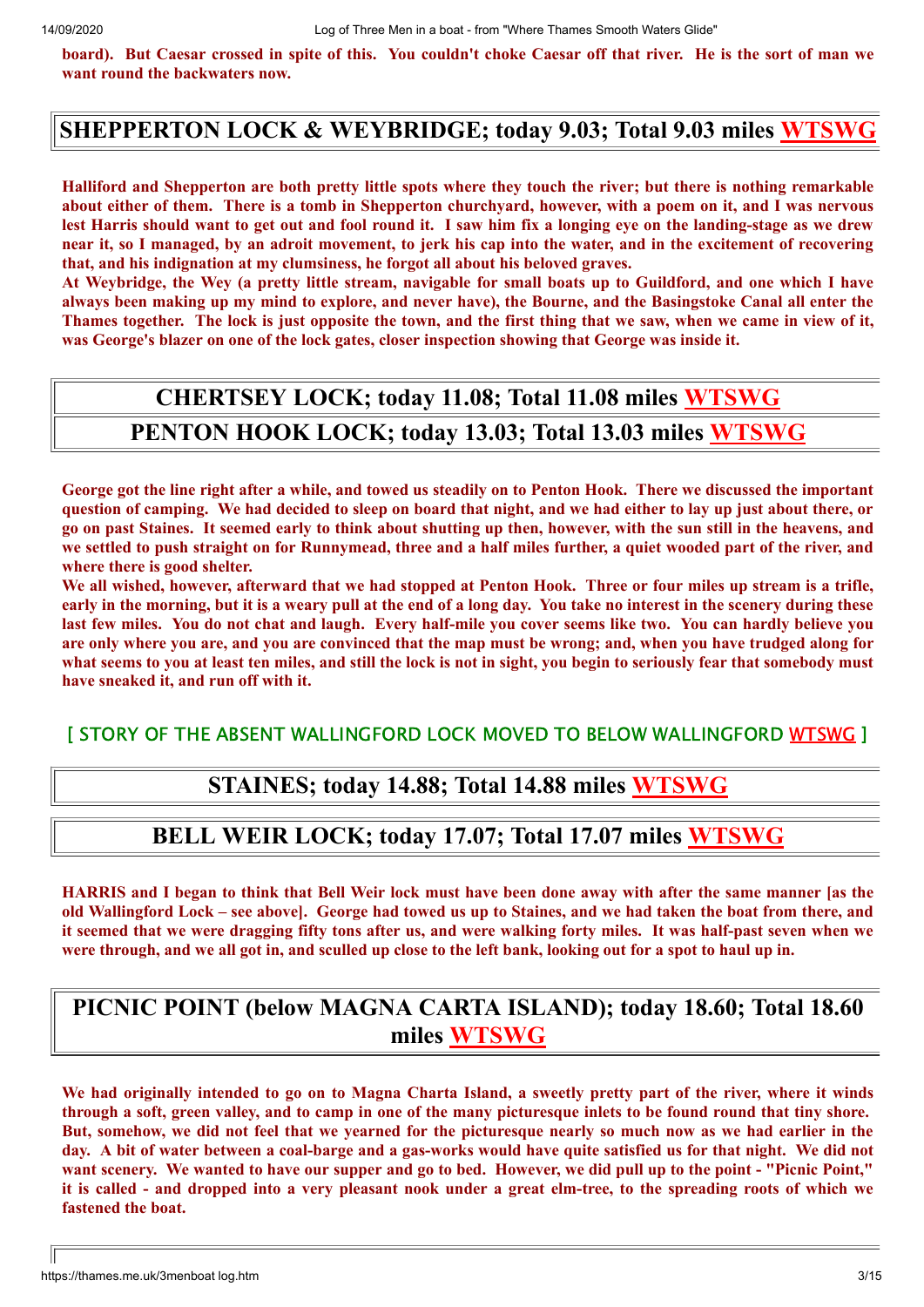## **DAY 2: SUNDAY - MAGNA CARTA ISLAND TO MARLOW 18; today 0.00; Total 18.60 miles**

#### **MAGNA CARTA ISLAND; today 0.00; Total 18.60 miles [WTSWG](http://thames.me.uk/s00520.htm)**

We went over to Magna Charta Island, and had a look at the stone which stands in the cottage there and on which the great Charter is said to have been signed; though, as to whether it really was signed there, or, as some say, on the other bank at "Runningmede," I decline to commit myself. As far as my own personal opinion goes, however, I am inclined to give weight to the popular island theory. Certainly, had I been one of the Barons, at the time, I should have strongly urged upon my comrades the advisability of our getting such a slippery customer as King **John on to the island, where there was less chance of surprises and tricks.**

There are the ruins of an old priory in the grounds of Ankerwyke House, which is close to Picnic Point, and it was round about the grounds of this old priory that Henry VIII. is said to have waited for and met Anne Boleyn. He also used to meet her at Hever Castle in Kent, and also somewhere near St. Albans. It must have been difficult for the people of England in those days to have found a spot where these thoughtless young folk were NOT spooning.. **. .**

#### **BELLS OF OUZELY; today 0.55; Total 19.15 miles [WTSWG](http://thames.me.uk/s00522.htm)**

From Picnic Point to Old Windsor Lock is a delightful bit of the river. A shady road, dotted here and there with dainty little cottages, runs by the bank up to the "Bells of Ouseley," a picturesque inn, as most up-river inns are, and a place where a very good glass of ale may be drunk - so Harris says; and on a matter of this kind you can take **Harris's word.**

#### **OLD WINDSOR LOCK; today 1.39; Total 19.99 miles [WTSWG](http://thames.me.uk/s0053.htm)**

Old Windsor is a famous spot in its way. Edward the Confessor had a palace here, and here the great Earl Godwin was proved guilty by the justice of that age of having encompassed the death of the King's brother. Earl Godwin broke a piece of bread and held it in his hand. "If I am guilty," said the Earl, "may this bread choke me when I eat **it!"Then he put the bread into his mouth and swallowed it, and it choked him, and he died.**

After you pass Old Windsor, the river is somewhat uninteresting, and does not become itself again until you are **nearing Boveney.**

> **ALBERT BRIDGE; today 2.27; Total 20.87 miles [WTSWG](http://thames.me.uk/s00540.htm) HOME PARK; today 3.09; Total 21.69 miles [WTSWG](http://thames.me.uk/s00550.htm) VICTORIA BRIDGE; today 3.66; Total 22.26 miles [WTSWG](http://thames.me.uk/s00560.htm)**

**George and I towed up past the Home Park, which stretches along the right bank from Albert to Victoria Bridge; ... nothing exciting happened,**

**BLACK POTTS RAILWAY BRIDGE; today 4.08; Total 22.68 miles [WTSWG](http://thames.me.uk/s00570.htm) ROMNEY LOCK; today 4.45; Total 23.05 miles [WTSWG](http://thames.me.uk/s00580.htm) WINDSOR BRIDGE; today 4.89; Total 23.49 miles [WTSWG](http://thames.me.uk/s00600.htm) WINDSOR RAILWAY BRIDGE; today 5.35; Total 23.95 miles [WTSWG](http://thames.me.uk/s00610.htm) BOVENEY LOCK; today 6.76; Total 25.36 miles [WTSWG](http://thames.me.uk/s00640.htm) MONKEY ISLAND; today 9.47; Total 28.07 miles [WTSWG](http://thames.me.uk/s00670.htm)**

**and we tugged steadily on to a little below Monkey Island, where we drew up and lunched. . . .**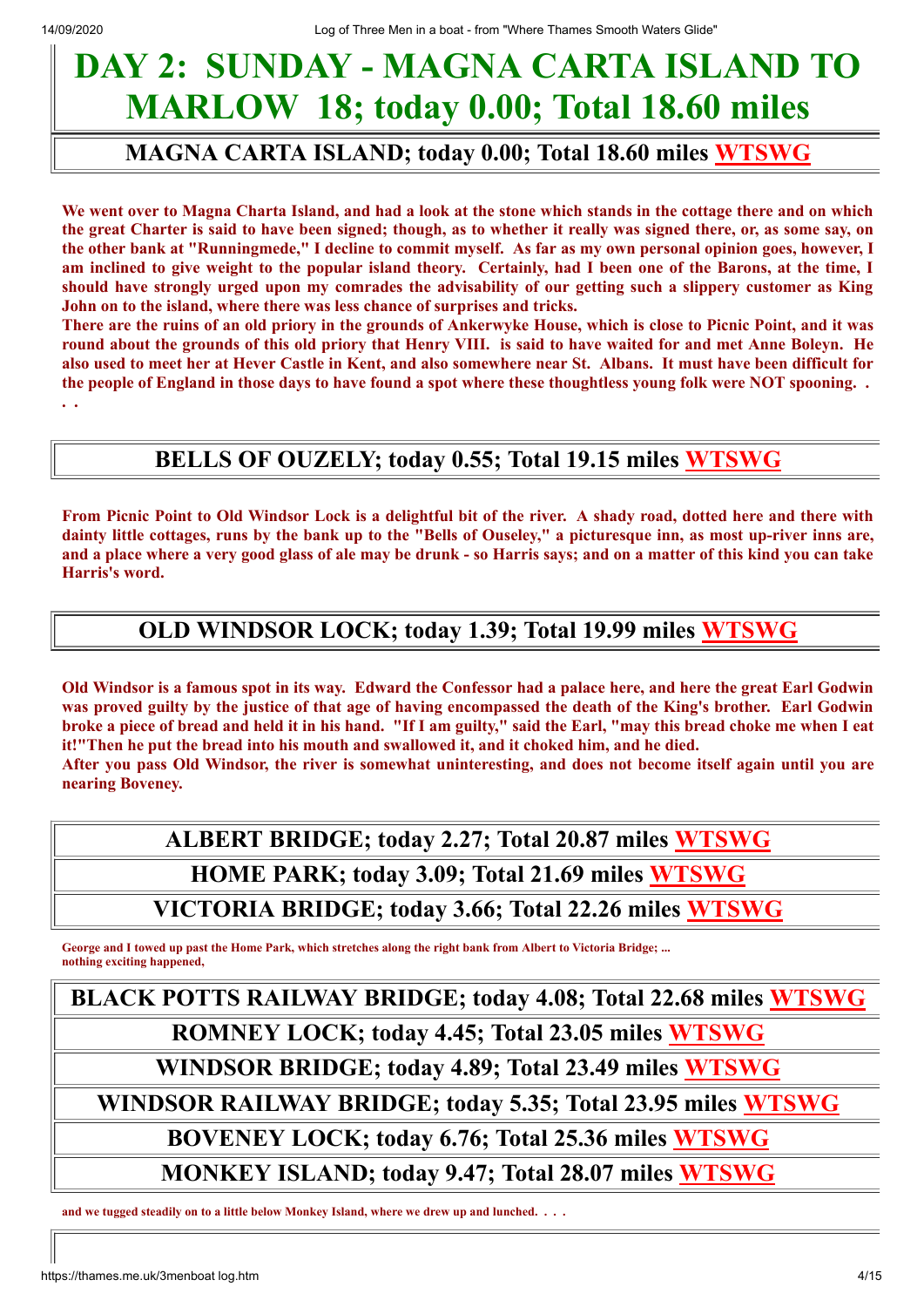### **BRAY LOCK; today 9.96; Total 28.56 miles [WTSWG](http://thames.me.uk/s00420.htm)**

#### **MAIDENHEAD; today 11.47; Total 30.07 miles [WTSWG](http://thames.me.uk/s00720.htm)**

Maidenhead itself is too snobby to be pleasant. It is the haunt of the river swell and his overdressed female companion. It is the town of showy hotels, patronised chiefly by dudes and ballet girls. It is the witch's kitchen from which go forth those demons of the river - steam-launches. The LONDON JOURNAL duke always has his "little place" at Maidenhead; and the heroine of the three-volume novel always dines there when she goes out on **the spree with somebody else's husband. We went through Maidenhead quickly,**

#### **BOULTERS LOCK; today 12.13; Total 30.73 miles [WTSWG](http://thames.me.uk/s00740.htm)**

**and then eased up, and took leisurely that grand reach beyond Boulter's and Cookham locks.**

#### **CLIVEDEN DEEP; today 13.95; Total 32.55 miles [WTSWG](http://thames.me.uk/s00748.htm)**

**Cliveden Woods still wore their dainty dress of spring, and rose up, from the water's edge, in one long harmony of blended shades of fairy green. In unbroken loveliness this is, perhaps, the sweetest stretch of all the river, and lingeringly we slowly drew our little boat away from its deep peace.**

### **COOKHAM LOCK; today 14.23; Total 32.83 miles [WTSWG](http://thames.me.uk/s00760.htm)**

We pulled up in the backwater, just below Cookham, and had tea; and, when we were through the lock, it was evening. A stiffish breeze had sprung up **our favour, for a wonder; for, as a rule on the river, the wind is always dead against you whatever way you go. . . . [** *Quarry Woods section moved from above Marlow* **]**

**Down to Cookham, past the Quarry Woods and the meadows, is a lovely reach. Dear old Quarry Woods! with your narrow, climbing paths, and little wind glades, how scented to this hour you seem with memories of sunny summer days! How haunted are your shadowy vistas with the ghosts of laughing fac how from your whispering leaves there softly fall the voices of long ago!**

**COOKHAM BRIDGE; today 14.82; Total 33.42 miles [WTSWG](http://thames.me.uk/s00780.htm)**

**BOURNE END RAILWAY BRIDGE; today 15.87; Total 34.47 miles [WTSWG](http://thames.me.uk/s00790.htm)**

#### **MARLOW LOCK; today 18.61; Total 37.21 miles [WTSWG](http://thames.me.uk/s00810.htm)**

#### **MARLOW BRIDGE; today 18.89; Total 37.49 miles [WTSWG](http://thames.me.uk/s00820.htm)**

**And at Marlow we left the boat by the bridge, and went and put up for the night at the Crown.**

## **DAY 3: MONDAY - MARLOW TO SONNING today 0.00; Total 37.49 miles**

#### **MARLOW; today 0.00; Total 37.49 miles [WTSWG](http://thames.me.uk/s00820.htm)**

MARLOW is one of the pleasantest river centres I know of. It is a bustling, lively little town; not very picturesque on the whole, it is true, but there are many quaint nooks and corners to be found in it, nevertheless - standing arches in the shattered bridge of Time, over which our fancy travels back to the days when Marlow Manor owned Saxon Algar for its lord, ere conquering William seized it to give to Queen Matilda, ere it passed to the Earls of **Warwick or to worldly-wise Lord Paget, the councillor of four successive sovereigns.**

There is lovely country round about it, too, if, after boating, you are fond of a walk, while the river itself is at its **best here.**

We got up tolerably early on the Monday morning at Marlow, and went for a bathe before breakfast; ... We did **our marketing after breakfast, and revictualled the boat for three days.**

We had a good deal of trouble with steam launches that morning. It was just before the Henley week, and they were going up in large numbers; some by themselves, some towing houseboats. I do hate steam launches: I suppose every rowing man does. I never see a steam launch but I feel I should like to lure it to a lonely part of the river, and **there, in the silence and the solitude, strangle it. . . .**

#### **BISHAM ABBEY; today 0.86; Total 38.35 miles [WTSWG](http://thames.me.uk/s00831.htm)**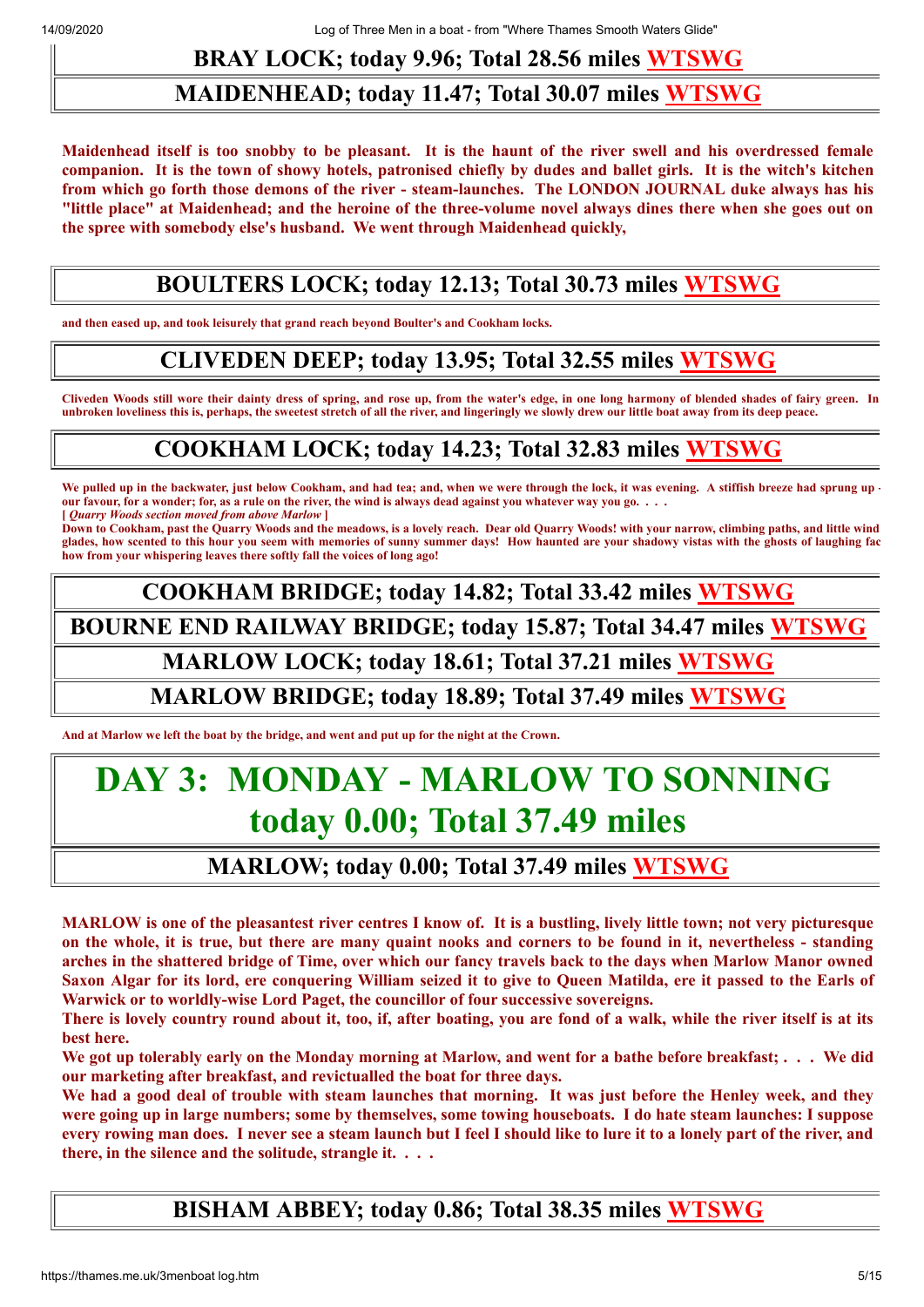From Marlow up to Sonning is even fairer yet. Grand old Bisham Abbey, whose stone walls have rung to the shouts of the Knights Templars, and which, at one time, was the home of Anne of Cleves and at another of Queen Elizabeth, is passed on the right bank just half a mile above Marlow Bridge. Bisham Abbey is rich in melodramatic properties. It contains a tapestry bed-chamber, and a secret room hid high up in the thick walls. The ghost of the Lady Hoby, who beat her little boy to death, still walks there at night, trying to wash its ghostly **hands clean in a ghostly basin.**

Warwick, the king-maker, rests there, careless now about such trivial things as earthly kings and earthly kingdoms; and Salisbury, who did good service at Poitiers. Just before you come to the abbey, and right on the river's bank, is Bisham Church, and, perhaps, if any tombs are worth inspecting, they are the tombs and monuments in Bisham Church. It was while floating in his boat under the Bisham beeches that Shelley, who was then living at Marlow **(you can see his house now, in West street), composed THE REVOLT OF ISLAM.**

#### **HURLEY LOCK; today 2.26; Total 39.75 miles [WTSWG](http://thames.me.uk/s00850.htm)**

By Hurley Weir, a little higher up, I have often thought that I could stay a month without having sufficient time to drink in all the beauty of the scene. The village of Hurley, five minutes' walk from the lock, is as old a little spot as there is on the river, dating, as it does, to quote the quaint phraseology of those dim days, "from the times of King Sebert and King Offa. " Just past the weir (going up) is Danes' Field, where the invading Danes once encamped, **during their march to Gloucestershire;**

#### **MEDMENHAM ABBEY; today 3.74; Total 41.23 miles [WTSWG](http://thames.me.uk/s00860.htm)**

and a little further still, nestling by a sweet corner of the stream, is what is left of Medmenham Abbey. The famous Medmenham monks, or "Hell Fire Club," as they were commonly called, and of whom the notorious Wilkes was a member, were a fraternity whose motto was "Do as you please," and that invitation still stands over the ruined doorway of the abbey. Many years before this bogus abbey, with its congregation of irreverent jesters, was founded, there stood upon this same spot a monastery of a sterner kind, whose monks were of a somewhat different type to the revellers that were to follow them, five hundred years afterwards. The Cistercian monks, whose abbey stood there in the thirteenth century, wore no clothes but rough tunics and cowls, and ate no flesh, nor fish, nor eggs. They lay upon straw, and they rose at midnight to mass. They spent the day in labour, reading, and prayer; and over all their lives there fell a silence as of death, for no one spoke. A grim fraternity, passing grim lives in that sweet spot, that God had made so bright! Strange that Nature's voices all around them - the soft singing of the waters, the whisperings of the river grass, the music of the rushing wind - should not have taught them a truer meaning of life than this. They listened there, through the long days, in silence, waiting for a voice from heaven; and all day long and through the solemn night it spoke to them in myriad tones, and they heard it not. **From Medmenham to sweet Hambledon Lock the river is full of peaceful beauty,**

### **ASTON FERRY SLIPWAYS; today 5.46; Total 42.95 miles [WTSWG](http://thames.me.uk/s00880.htm) HAMBLEDEN LOCK; today 5.97; Total 43.46 miles [WTSWG](http://thames.me.uk/s00890.htm)**

- We found ourselves short of water at Hambledon Lock; so we took our jar and went up to the lock-keeper's house to beg for some. George was o **spokesman. He put on a winning smile, and said:**
- *"Oh, please could you spare us a little water?"*
- *"Certainly,"* **replied the old gentleman;**
- *"take as much as you want, and leave the rest."*
- *"Thank you so much,"* **murmured George, looking about him.**
- *"Where where do you keep it?"*
- *"It's always in the same place my boy,"* **was the stolid reply:**
- *"just behind you."*
- *"I don't see it,"* **said George, turning round.**
- *"Why, bless us, where's your eyes?"* **was the man's comment, as he twisted George round and pointed up and down the stream.**
- *"There's enough of it to see, ain't there?"*
- *"Oh!"* **exclaimed George, grasping the idea;**
- *"but we can't drink the river, you know!"*
- *"No; but you can drink SOME of it,"* **replied the old fellow.**
- *"It's what I've drunk for the last fifteen years."*

**George told him that his appearance, after the course, did not seem a sufficiently good advertisement for the brand; and that he would prefer it out o pump. We got some from a cottage a little higher up. I daresay THAT was only river water, if we had known. But we did not know, so it was all right. Wh the eye does not see, the stomach does not get upset over**

#### **GREENLANDS;today 6.66; Total 44.15 miles [WTSWG](http://thames.me.uk/s00892.htm)**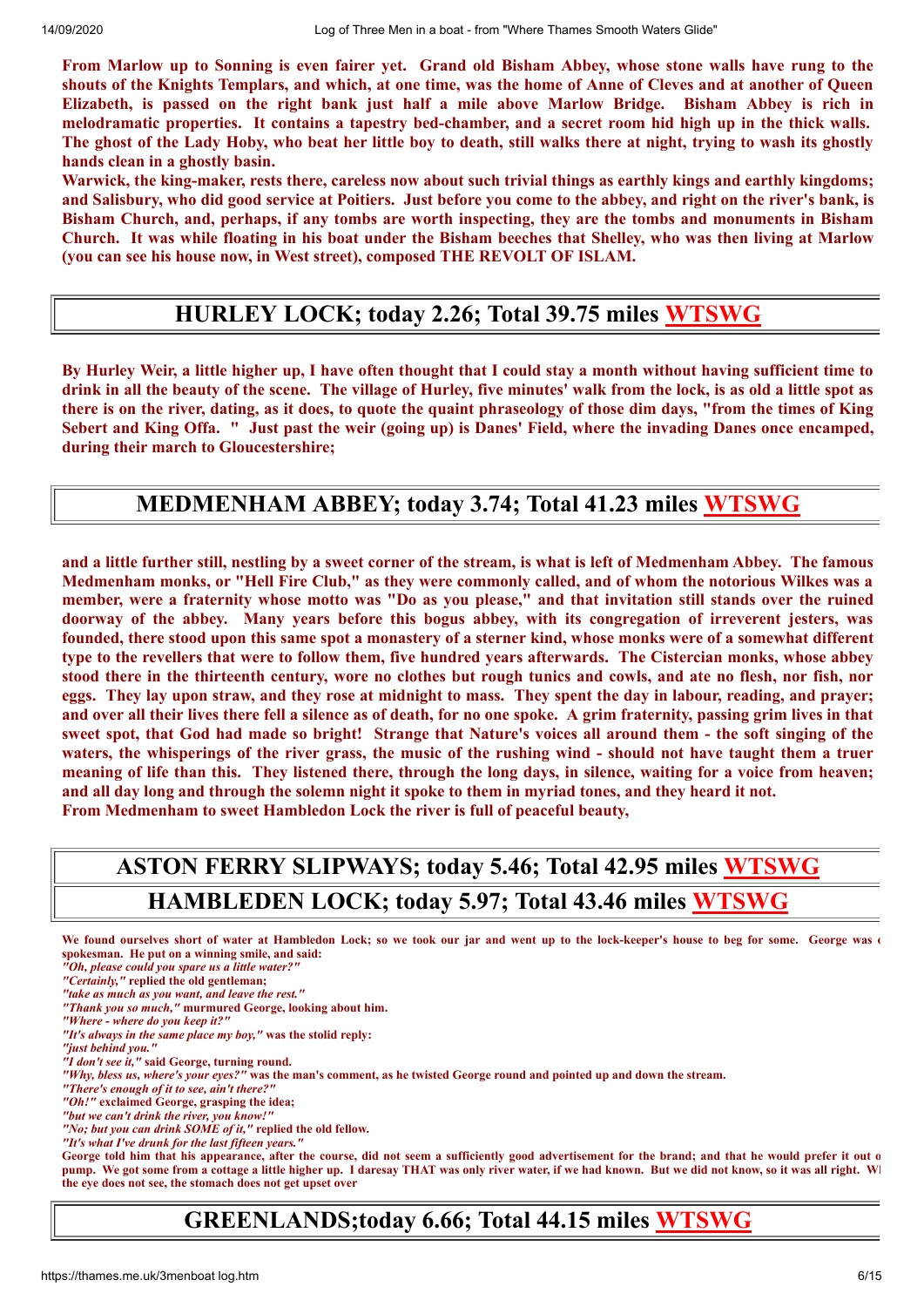... but, after it passes Greenlands, the rather uninteresting looking river residence of my newsagent - a quiet unassuming old gentleman, who may often be met with about these regions, during the summer months, sculling himself along in easy vigorous style, or chatting genially to some old lock-keeper, as he passes through - until well **the other side of Henley, it is somewhat bare and dull.**

| TEMPLE ISLAND; today 6.89; Total 44.38 miles WTSWG              |
|-----------------------------------------------------------------|
| <b>HENLEY SLIPWAY; today 8.03; Total 45.52 miles WTSWG</b>      |
| <b>HENLEY BRIDGE; today 8.33; Total 45.82 miles WTSWG</b>       |
| MARSH LOCK; today 9.23; Total 46.72 miles WTSWG                 |
| <b>HENNERTON BACKWATER; today 9.78; Total 47.27 miles WTSWG</b> |

We went up the backwater to Wargrave. It is a short cut, leading out of the right-hand bank about half a mile above Marsh Lock, and is well worth taking, being a pretty, shady little piece of stream, besides saving nearly half a mile of distance. Of course, its entrance is studded with posts and chains, and surrounded with notice boards, menacing all kinds of torture, imprisonment, and death to everyone who dares set scull upon its waters - I wonder some of these riparian boors don't claim the air of the river and threaten everyone with forty shillings fine who breathes it - but the posts and chains a little skill will easily avoid; and as for the boards, you might, if you have five minutes to spare, and there is nobody about, take one or two of them down and throw them into the river. Halfway up the backwater, we got out and lunched; and it was during this lunch that George and I received rather a trying shock. Harris received a shock, too; but I do not think Harris's shock could have been anything like so bad as the shock that George and I had over the business. You see, it was in this way: we were sitting in a meadow, about ten vards from the water's edge, and we had just settled down comfortably to feed. Harris had the beefsteak pie between his knees, and was carving it, and George and I were waiting with our plates ready. "Have you got a spoon there?" says Harris; "I want a spoon to help the gravy with. "The hamper was close behind us, and George and I both turned round to reach one out. We were not five seconds getting it. When we looked round again, Harris and the pie were gone! It was a wide, open field. There was not a tree or a bit of hedge for hundreds of yards. He could not have tumbled into the river, because we were on the water side of him, and he would have had to climb over us to do it. George and I gazed all about. Then we gazed at each other. "Has he been snatched up to heaven?" I queried. "They'd hardly have taken the pie too," said George. There seemed weight in this objection, and we discarded the heavenly theory. "I suppose the truth of the matter is," suggested George, descending to the commonplace and practicable, "that there has been an earthquake. "And then he added, with a touch of sadness in his voice: "I wish he hadn't been carving that pie. "With a sigh, we turned our eyes once more towards the spot where Harris and the pie had last been seen on earth; and there, as our blood froze in our veins and our hair stood up on end, we saw Harris's head - and nothing but his head - sticking bolt upright among the tall grass, the face very red, and bearing upon it an expression of great indignation! George was the first to recover. "Speak!" he cried, "and tell us whether you are alive or dead - and where is the rest of you?" "Oh, don't be a stupid ass!" said Harris's head. "I believe you did it on purpose. " "Did what?" exclaimed George and I. " Why, put me to sit here - darn silly trick! Here, catch hold of the pie. "And out of the middle of the earth, as it seemed to us, rose the pie very much mixed up and damaged; and, after it, scrambled Harris - tumbled, grubby, and wet. He had been sitting, without knowing it, on the very verge of a small gully, the long grass hiding it from view; and in leaning a little back he had shot over, pie and all. He said he had never felt so surprised in all his life, as when he first felt himself going, without being able to conjecture in the slightest what had happened. He thought at first that the end of the world had come. Harris believes to this day that George and I planned it all beforehand. Thus does unjust **suspicion follow even the most blameless for, as the poet says, "Who shall escape calumny?"Who, indeed!**

#### **WARGRAVE, THE GEORGE & DRAGON; today 11.31; Total 48.80 miles [WTSWG](http://thames.me.uk/s01060.htm)**

**WE caught a breeze, after lunch, which took us gently up past Wargrave and Shiplake.**

**Mellowed in the drowsy sunlight of a summer's afternoon, Wargrave, nestling where the river bends, makes a sweet old picture as pass it, and one that ling long upon the retina of memory.**

**The "George and Dragon" at Wargrave boasts a sign, painted on the one side by Leslie, R. A., and on the other by Hodgson of that ilk.**

**Leslie has depicted the fight; Hodgson has imagined the scene, "After the Fight" - George, the work done, enjoying his pint of beer.**

**Day, the author of SANDFORD AND MERTON, lived and - more credit to the place still - was killed at Wargrave.**

**In the church is a memorial to Mrs. Sarah Hill, who bequeathed 1 pound annually, to be divided at Easter, between two boys and two girls who "have nev been undutiful to their parents; who have never been known to swear or to tell untruths, to steal, or to break windows." Fancy giving up all that for five shillings a year! It is not worth it. . . .**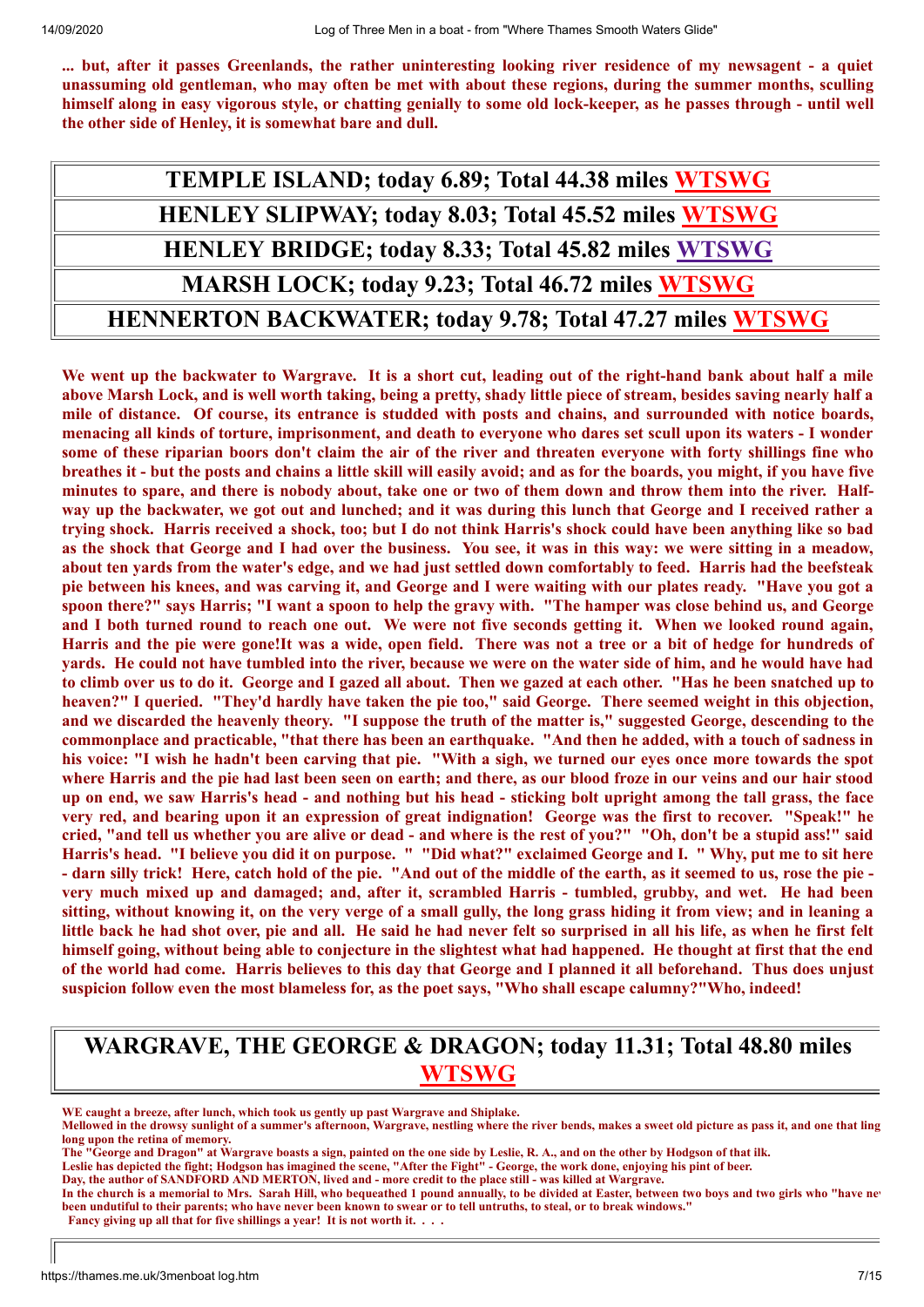### **SHIPLAKE RAILWAY BRIDGE; today 11.69; Total 49.18 miles [WTSWG](http://thames.me.uk/s01070.htm)**

#### **SHIPLAKE LOCK; today 11.88; Total 49.37 miles [WTSWG](http://thames.me.uk/s01082.htm)**

**Shiplake is a pretty village, but it cannot be seen from the river, being upon the hill. Tennyson was married in Shiplake Church.**

### **THE LYNCH (ISLAND); today 12.68; Total 50.17 miles [WTSWG](http://thames.me.uk/s01082.htm) SONNING LOCK; today 14.69; Total 52.18 miles [WTSWG](http://thames.me.uk/s01110.htm)**

**The river up to Sonning winds in and out through many islands, and is very placid, hushed, and lonely. Few folk, except at twilight, a pair or two of rus** lovers, walk along its banks. `Arry and Lord Fitznoodle have been left behind at Henley, and dismal, dirty Reading is not yet reached. It is a part of the ri **in which to dream of bygone days, and vanished forms and faces, and things that might have been, but are not, confound them.**

We got out at Sonning, and went for a walk round the village. It is the most fairy-like little nook on the whole river. It is more like a stage village than  $\epsilon$ **built of bricks and mortar. Every house is smothered in roses, and now, in early June, they were bursting forth in clouds of dainty splendour.**

**If you stop at Sonning, put up at the "Bull," behind the church. It is a veritable picture of an old country inn, with green, square courtyard in front, where,** seats beneath the trees, the old men group of an evening to drink their ale and gossip over village politics; with low, quaint rooms and latticed windows, a **awkward stairs and winding passages.**

**We roamed about sweet Sonning for an hour or so, and then, it being too late to push on past Reading, we decided to go back to one of the Shiplake islan and put up there for the night.**

## **DAY 4: TUESDAY - SONNING to STREATLEY today 0.00; Total 52.18 miles**

#### **SONNING LOCK; today 0.00; Total 52.18 miles [WTSWG](http://thames.me.uk/s01110.htm)**

**WE woke late the next morning, ...**

**and, at about ten, set out on what we had determined should be a good day's journey.**

#### **CAVERSHAM LOCK; today 2.62; Total 54.80 miles [WTSWG](http://thames.me.uk/s01140.htm)**

We came in sight of Reading about eleven. The river is dirty and dismal here. One does not linger in the neighbourhood of Reading. The town itself is a famous old place, dating from the dim days of King Ethelred, when the Danes anchored their warships in the Kennet, and started from Reading to ravage all the land of Wessex; and **here Ethelred and his brother Alfred fought and defeated them, Ethelred doing the praying and Alfred the** fighting. In later years, Reading seems to have been regarded as a handy place to run down to, when matters were becoming unpleasant in London. Parliament generally rushed off to Reading whenever there was a plague on at Westminster; and, in 1625, the Law followed suit, and all the courts were held at Reading. It must have been worth while having a mere ordinary plague now and then in London to get rid of both the lawyers and the Parliament. During the Parliamentary struggle, Reading was besieged by the Earl of Essex, and, a quarter of a century later, the Prince of Orange routed King James's troops there. Henry I. lies buried at Reading, in the Benedictine abbey founded by him there, the ruins of which may still be seen; and, in this same abbey, great John of Gaunt was **married to the Lady Blanche.**

At Reading lock we came up with a steam launch, belonging to some friends of mine, and they towed us up to **within about a mile of Streatley.**

... The river becomes very lovely from a little above Reading. The railway rather spoils it near Tilehurst, but **from Mapledurham up to Streatley it is glorious.**

### **READING BRIDGE; today 2.76; Total 54.94 miles [WTSWG](http://thames.me.uk/s01150.htm) CAVERSHAM BRIDGE; today 3.28; Total 55.46 miles [WTSWG](http://thames.me.uk/s01160.htm) MAPLEDURHAM LOCK; today 7.02; Total 59.20 miles [WTSWG](http://thames.me.uk/s01190.htm)**

**A little above Mapledurham lock you pass Hardwick House, where Charles I. played bowls.**

#### **WHITCHURCH LOCK; today 9.35; Total 61.53 miles [WTSWG](http://thames.me.uk/s01220.htm)**

**The neighbourhood of Pangbourne, where the quaint little Swan Inn stands, must be as familiar to the HABITUES of the Art Exhibitions as it is to its o inhabitants.**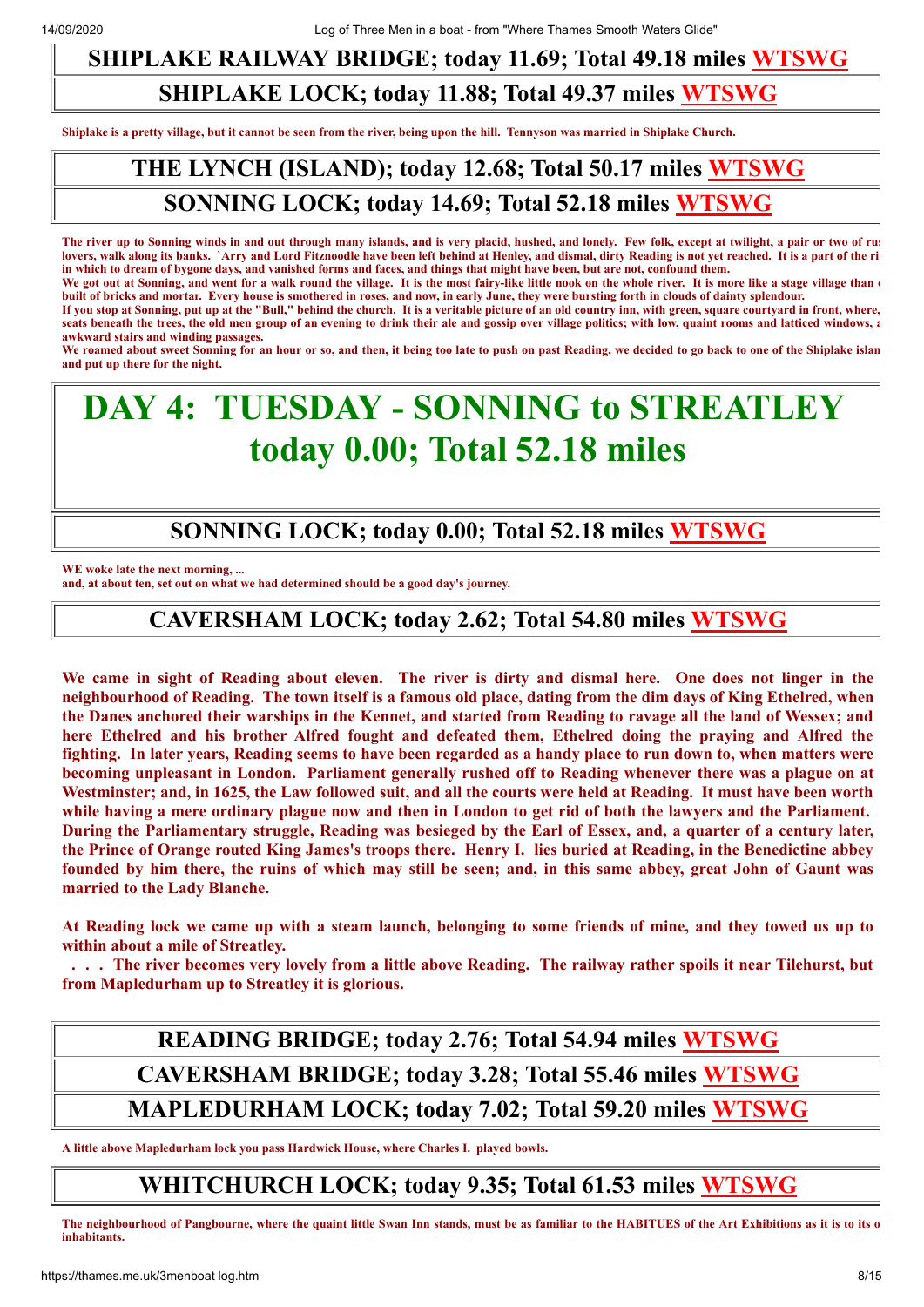#### **GATEHAMPTON RAILWAY BRIDGE; today 12.13; Total 64.31 miles [WTSWG](http://thames.me.uk/s01240.htm)**

### **GORING LOCK; today 13.30; Total 65.48 miles [WTSWG](http://thames.me.uk/s01270.htm) SWAN INN, STREATLEY; today 13.37; Total 65.55 miles [WTSWG](http://thames.me.uk/s01271.htm)**

**Goring on the [RIGHT] bank and Streatley on the [LEFT] are both or either charming places to stay at for a few days.**

**[***Sides renamed to conform with Environment Agency convention - AS SEEN FROM THE SEA***]**

**The reaches down to Pangbourne [ie Goring/Streatley down to Whitchurch/Pangbourne] woo one for a sunny sail or for a moonlight row, and the coun round about is full of beauty.**

We had intended to push on to Wallingford that day, but the sweet smiling face of the river here lured us to linger for a while; and so we left our boat at **t bridge, and went up into Streatley, and lunched at the "Bull," much to Montmorency's satisfaction.** 

**They say that the hills on each ride of the stream here once joined and formed a barrier across what is now the Thames, and that then the river ended th above Goring in one vast lake. I am not in a position either to contradict or affirm this statement. I simply offer it.** 

**It is an ancient place, Streatley, dating back, like most river-side towns and villages, to British and Saxon times. Goring is not nearly so pretty a little spot stop at as Streatley, if you have your choice; but it is passing fair enough in its way, and is nearer the railway in case you want to slip off without paying yo hotel bill.** 

## **DAY 5: WEDNESDAY - at STREATLEY today 0.00; Total 65.55 miles**

**We stayed two days at Streatley, and got our clothes washed. [** *This is slightly ambiguous - I have chosen to count this as two nights at Streatley. They arrived lunch time Tuesday and left early Thursday morning* **]**

## **DAY 6: THURSDAY - STREATLEY to CLIFTON HAMPDEN? today 0.00; Total 65.55 miles**

### **GORING LOCK; today 0.00; Total 65.55 miles [WTSWG](http://thames.me.uk/s01270.htm)**

**We left Streatley early the next morning, and pulled up to Culham, and slept under the canvas, in the backwater there. [** *But see below - Clifton Hampden* **]**

**The river is not extraordinarily interesting between Streatley and Wallingford.**

#### **CLEEVE LOCK; today 0.66; Total 66.21 miles [WTSWG](http://thames.me.uk/s01280.htm)**

From Cleve you get a stretch of six and a half miles without a lock. I believe this is the longest uninterrupted stretch anywhere above Teddington, and the Oxford Club make use of it for their trial eights. But however satisfactory this absence of locks may be to rowing-men, it is to be regretted by the mere pleasure-seeker. For myself, I am fond of locks. They pleasantly break the monotony of the pull. I like sitting in the boat and slowly rising out of the cool depths up into new reaches and fresh views; or sinking down, as it were, out of the world, and then waiting, while the gloomy gates creak, and the narrow strip of day-light between them widens till the fair smiling river lies full before you, and you push your little boat out from its brief prison on to the welcoming waters once again. They are picturesque little spots, these locks. The stout old lock-keeper, or his cheerful-looking wife, or **bright-eyed daughter, are pleasant folk to have a passing chat with. \***

(\* Or rather WERE. The Conservancy of late seems to have constituted itself into a society for the employment of idiots. A good many of the new lock-keepers, especially in the more crowded portions of the river, are excitable, **nervous old men, quite unfitted for their post.)**

You meet other boats there, and river gossip is exchanged. The Thames would not be the fairyland it is without its **flower-decked locks.**

### **LEATHERNE BOTTEL today 1.00; Total 66.55 miles [WTSWG](http://thames.me.uk/s01281.htm) BEETLE & WEDGE today 1.93; Total 67.48 miles [WTSWG](http://thames.me.uk/s01290.htm)**

**MOULSFORD RAILWAY BRIDGE today 2.66; Total 68.21 miles [WTSWG](http://thames.me.uk/s01300.htm)**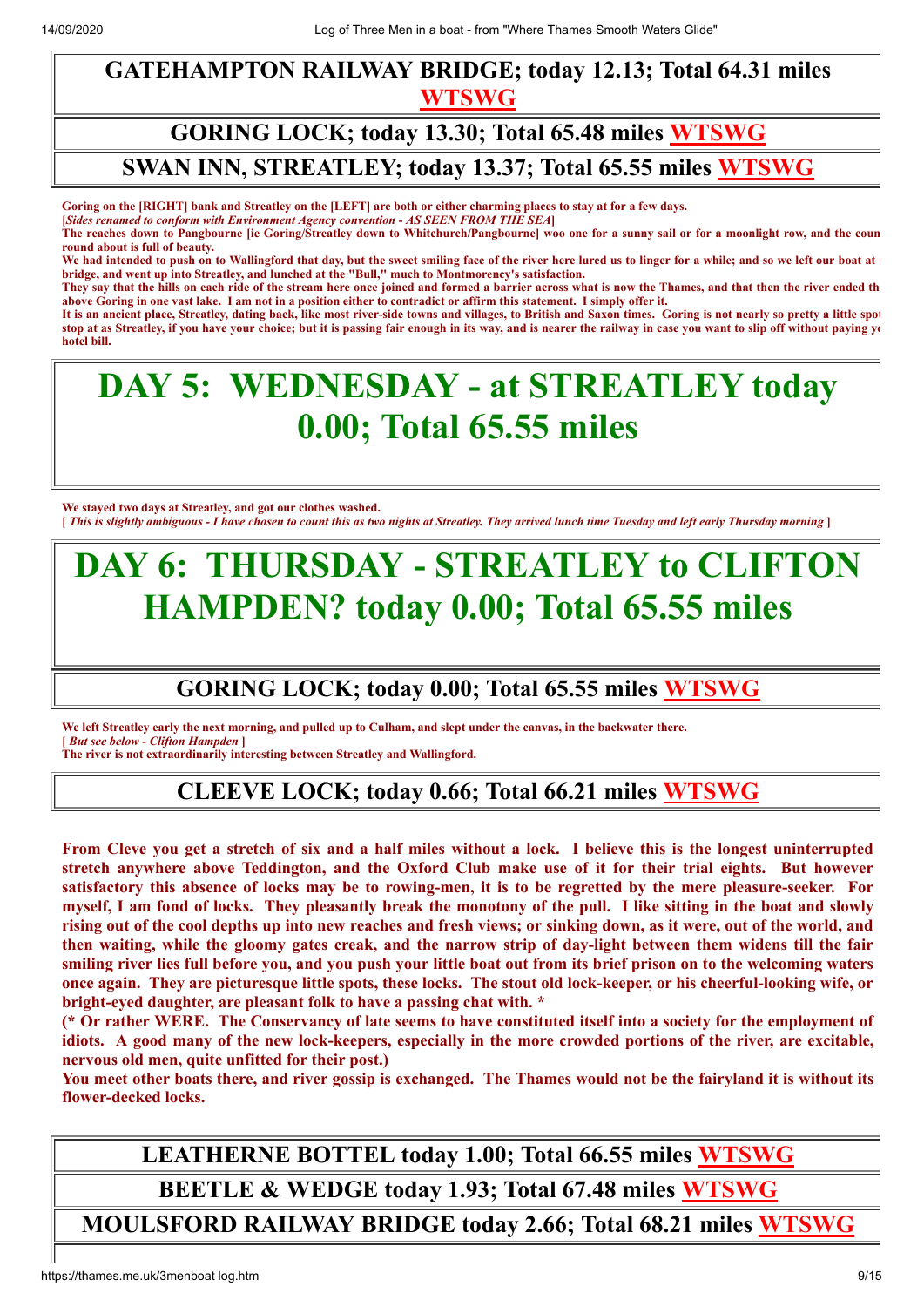14/09/2020 Log of Three Men in a boat - from "Where Thames Smooth Waters Glide"

## **[ WALLINGFORD LOCK (removed) [WTSWG](http://thames.me.uk/s01320.htm) ]**

**I remember being terribly upset once up the river (in a figurative sense, I mean).**

I was out with a voung lady - cousin on my mother's side - and we were pulling down to Goring.

It was rather late, and we were anxious to get in - at least SHE was anxious to get in.

It was half-past six when we reached Benson's lock, and dusk was drawing on, and she began to get excited then. **She said she must be in to supper.**

I said it was a thing I felt I wanted to be in at, too; and I drew out a map I had with me to see exactly how far it was. I saw it was just a mile and a half to the next lock - Wallingford - and five on from there to Cleeve. *"Oh, it's all right!"* **I said.**

*"We'll be through the next lock before seven, and then there is only one more;"*

**and I settled down and pulled steadily away.**

**We passed the bridge**

**[ Wallingford Bridge - in this story he is going downstream ],**

**and soon after that I asked if she saw the lock.**

**She said no, she did not see any lock; and I said, "Oh!" and pulled on.**

**Another five minutes went by, and then I asked her to look again.**

*"No,"* **she said;** *"I can't see any signs of a lock."*

"You - you are sure you know a lock, when you do see one?" I asked hesitatingly, not wishing to offend her.

The question did offend her, however, and she suggested that I had better look for myself; so I laid down the sculls, **and took a view.**

The river stretched out straight before us in the twilight for about a mile; not a ghost of a lock was to be seen.

*"You don't think we have lost our way, do you?"* **asked my companion.**

I did not see how that was possible; though, as I suggested, we might have somehow got into the weir stream, and **be making for the falls.**

**This idea did not comfort her in the least, and she began to cry.**

She said we should both be drowned, and that it was a judgment on her for coming out with me

It seemed an excessive punishment, I thought; but my cousin thought not, and hoped it would all soon be over.

**I tried to reassure her, and to make light of the whole affair.**

I said that the fact evidently was that I was not rowing as fast as I fancied I was, but that we should soon reach the **lock now; and I pulled on for another mile.**

**Then I began to get nervous myself.**

**I looked again at the map.**

**There was Wallingford lock, clearly marked, a mile and a half below Benson's [Lock].**

**It was a good, reliable map; and, besides, I recollected the lock myself.**

**I had been through it twice.**

**Where were we? What had happened to us?**

I began to think it must be all a dream, and that I was really asleep in bed, and should wake up in a minute, and be **told it was past ten.**

I asked my cousin if she thought it could be a dream, and she replied that she was just about to ask me the same question; and then we both wondered if we were both asleep, and if so, who was the real one that was dreaming, **and who was the one that was only a dream; it got quite interesting.**

I still went on pulling, however, and still no lock came in sight, and the river grew more and more gloomy and **mysterious under the gathering shadows of night, and things seemed to be getting weird and uncanny.**

I thought of hobgoblins and banshees, and will-o'-the-wisps, and those wicked girls who sit up all night on rocks, and lure people into whirl-pools and things; and I wished I had been a better man, and knew more hymns;

and in the middle of these reflections I heard the blessed strains of "He's got 'em on," played, badly, on a **concertina, and knew that we were saved.**

**The sweet sounds drew nearer, and soon the boat from which they were worked lay alongside us.**

**It contained a party of provincial `Arrys and `Arriets, out for a moonlight sail.**

**(There was not any moon, but that was not their fault.)**

**I never saw more attractive, lovable people in all my life.**

I hailed them, and asked if they could tell me the way to Wallingford lock; and I explained that I had been looking **for it for the last two hours.**

*"Wallingford lock!"* **they answered.**

*"Lor' love you, sir, that's been done away with for over a year.*

*There ain't no Wallingford lock now, sir.*

*You're close to Cleeve now.*

*Blow me tight if `ere ain't a gentleman been looking for Wallingford lock, Bill!"*

**I had never thought of that.**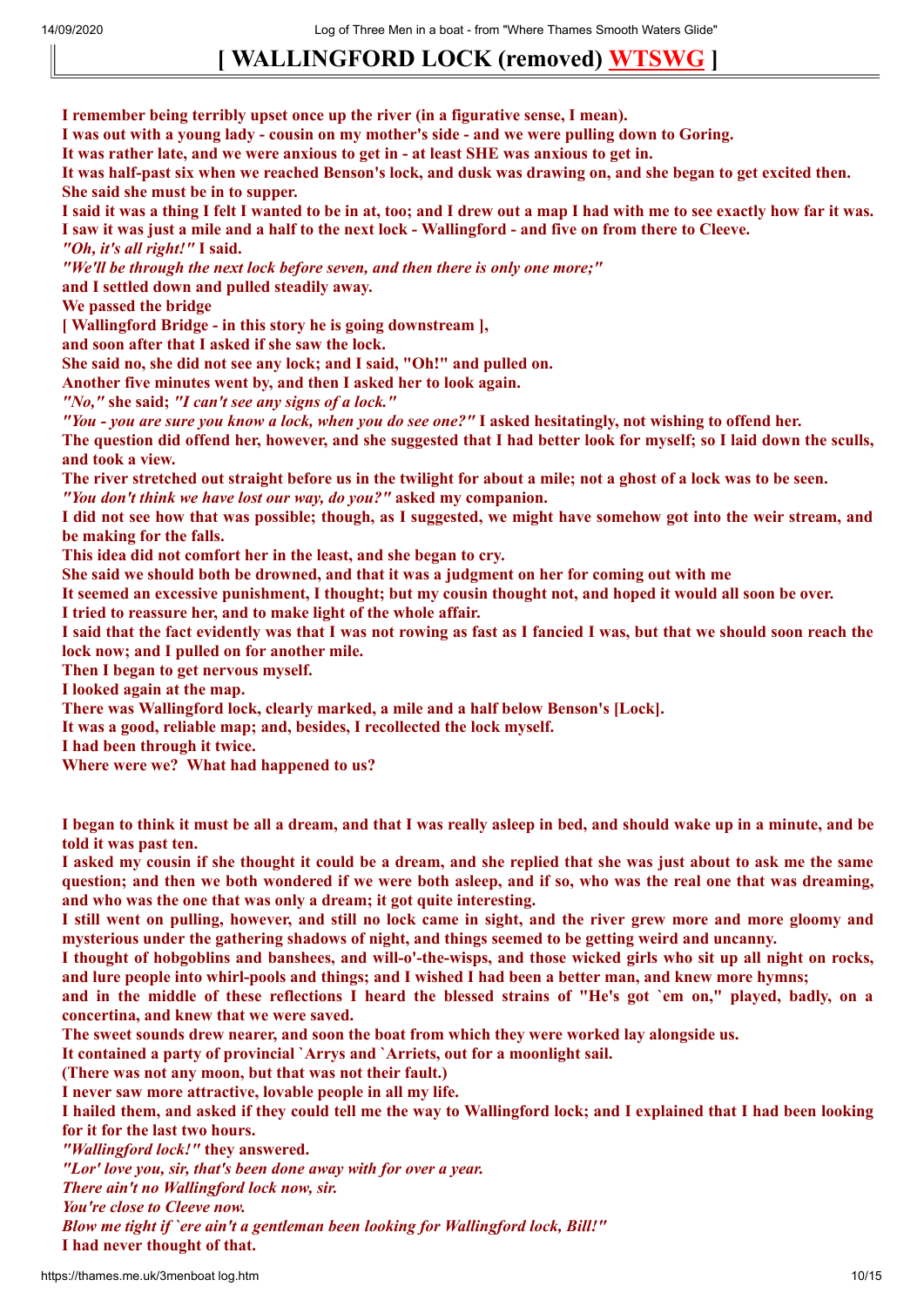I wanted to fall upon all their necks and bless them; but the stream was running too strong just there to allow of **this, so I had to content myself with mere cold-sounding words of gratitude.**

We thanked them over and over again, and we said it was a lovely night, and we wished them a pleasant trip, and, I think, I invited them all to come and spend a week with me, and my cousin said her mother would be so pleased to **see them.**

**And we sang the soldiers' chorus out of FAUST, and got home in time for supper, after all.**

#### **WALLINGFORD BRIDGE; today 6.62; Total 72.17 miles [WTSWG](http://thames.me.uk/s01330.htm)**

Wallingford, six miles above Streatley, is a very ancient town, and has been an active centre for the making of English history. It was a rude, mud-built town in the time of the Britons, who squatted there, until the Roman legions evicted them; and replaced their clay-baked walls by mighty fortifications, the trace of which Time has not yet succeeded in sweeping away, so well those old-world masons knew how to build. But Time, though he halted at Roman walls, soon crumbled Romans to dust; and on the ground, in later years, fought sayage Saxons and huge Danes, until the Normans came. It was a walled and fortified town up to the time of the Parliamentary War, when it suffered a long and bitter siege from Fairfax. It fell at last, and then the walls were razed.

#### **BENSON LOCK; today 7.83; Total 73.38 miles [WTSWG](http://thames.me.uk/s01340.htm)**

**DORCHESTER (River Thame on right bank); today 10.95; Total 76.50 miles [WTSWG](http://thames.me.uk/s01360.htm)**

**From Wallingford up to Dorchester the neighbourhood of the river grows more hilly, varied, and picturesque. Dorchester stands half a mile from the river. can be reached by paddling up the Thame, if you have a small boat;**

#### **DAYS LOCK; today 11.78; Total 77.33 miles [WTSWG](http://thames.me.uk/s01370.htm)**

but the best way is to leave the river at Day's Lock, and take a walk across the fields. Dorchester is a delightfully peaceful old place, nestling in stillness and silence and drowsiness. Dorchester, like Wallingford, was a city in ancient British times; it was then called Caer Doren, "the city on the water. " In more recent times the Romans formed a great camp here, the fortifications surrounding which now seem like low, even hills. In Saxon davs it was the capital of Wessex. It is very old, and it was very strong and great once. Now it sits aside from the stirring **world, and nods and dreams.**

#### **CLIFTON HAMPDEN BRIDGE; today 14.39; Total 79.94 miles [WTSWG](http://thames.me.uk/s01400.htm)**

**Round Clifton Hampden, itself a wonderfully pretty village, old-fashioned, peaceful, and dainty with flowers, the** river scenery is rich and beautiful. If you stay the night on land at Clifton, you cannot do better than put up at the "Barley Mow." It is, without exception, I should say, the quaintest, most old-world inn up the river. It stands on the right of the bridge, quite away from the village. Its low-pitched gables and thatched roof and latticed windows **give it quite a story-book appearance, while inside it is even still more once-upon-a-timeyfied. . . .**

[ The start of day 7 reads: "and pulled up to Culham, and slept under the canvas, in the backwater there." but the start of day 8 reads: "We had finished breakfast, and were through Clifton Lock by half-past eight." I have chosen to assume that the reference to Culham at the start of day 6 should have read "Clifton Hampden" There is a similar backwater at both locks, in either of which they might have camped. ]

## **DAY 7: FRIDAY - CLIFTON HAMPDEN to OXFORD today 0.00; Total 79.94 miles**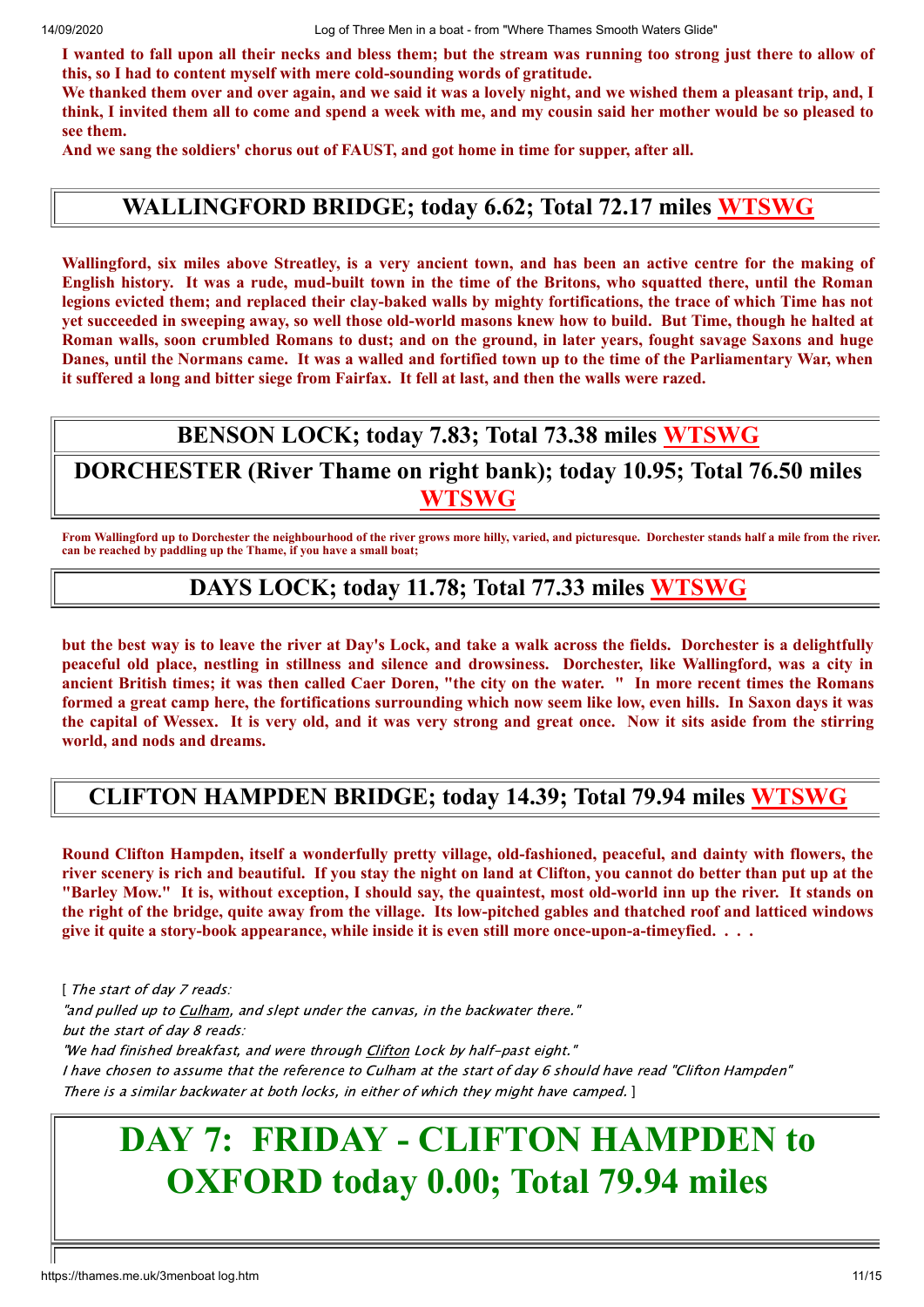### **CLIFTON HAMPDEN; today 0.00; Total 79.94 miles [WTSWG](http://thames.me.uk/s01400.htm)**

**From Clifton to Culham the river banks are flat, monotonous, and uninteresting,We were up early the next morning, as we wanted to be in Oxford by afternoon. It is surprising how early one can get up, when camping out. One does not yearn for "just another five minutes" nearly so much, lying wrapp up in a rug on the boards of a boat, with a Gladstone bag for a pillow, as one does in a featherbed.**

#### **CLIFTON LOCK; today 0.43; Total 80.37 miles [WTSWG](http://thames.me.uk/s01430.htm)**

**We had finished breakfast, and were through Clifton Lock by half-past eight. From Clifton to Culham the river banks are flat, monotonous, and uninteresting,**

## **APPLEFORD RAILWAY BRIDGE; today 1.97; Total 81.91 miles [WTSWG](http://thames.me.uk/s01440.htm) CULHAM LOCK; today 3.25; Total 83.19 miles [WTSWG](http://thames.me.uk/s01470.htm)**

**but, after you get through Culham Lock - the coldest and deepest lock on the river - the landscape improves. [** *Sandford Lock is 8'10" against Culham's 6'2"* **]**

#### **ABINGDON BRIDGE; today 5.38; Total 85.32 miles [WTSWG](http://thames.me.uk/s01510.htm)**

At Abingdon, the river passes by the streets. Abingdon is a typical country town of the smaller order - quiet, eminently respectable, clean, and desperately dull. It prides itself on being old, but whether it can compare in this respect with Wallingford and Dorchester seems doubtful. A famous abbey stood here once, and within what is left **of its sanctified walls they brew bitter ale nowadays. . . .**

**From Abingdon to Nuneham Courteney is a lovely stretch.**

### **NUNEHAM RAILWAY BRIDGE; today 7.23; Total 87.17 miles [WTSWG](http://thames.me.uk/s01530.htm) RADLEY COLLEGE BOATHOUSES (NUNEHAM PARK); today 8.79; Total 88.73 miles [WTSWG](http://thames.me.uk/s01560.htm)**

**Nuneham Park is well worth a visit. It can be viewed on Tuesdays and Thursdays. The house contains a fine collection of pictures and curiosities, and grounds are very beautiful.**

#### **SANDFORD LOCK; today 10.45; Total 90.39 miles [WTSWG](http://thames.me.uk/s01570.htm)**

**The pool under Sandford lasher, just behind the lock, is a very good place to drown yourself in. The undercurrent is terribly strong, and if you once get do into it you are all right. An obelisk marks the spot where two men have already been drowned, while bathing there; and the steps of the obelisk are genera used as a diving-board by young men now who wish to see if the place really IS dangerous.**

## **ROSE ISLAND; today 11.32; Total 91.26 miles [WTSWG](http://thames.me.uk/s01580.htm) KENNINGTON RAILWAY BRIDGE; today 11.55; Total 91.49 miles [WTSWG](http://thames.me.uk/s01590.htm) [ ISIS BRIDGE (A423)]; today 11.83; Total 91.77 miles [WTSWG](http://thames.me.uk/s01600.htm) IFFLEY LOCK; today 12.14; Total 92.08 miles [WTSWG](http://thames.me.uk/s01610.htm)**

Iffley Lock and Mill, a mile before you reach Oxford, is a favourite subject with the river-loving brethren of the brush. The real article, however, is rather disappointing, after the pictures. Few things, I have noticed, come quite up to the pictures of them, in this world. We passed through Iffley Lock at about half-past twelve, and then, having **tidied up the boat and made all ready for landing, we set to work on our last mile.**

#### **[ DONNINGTON ROAD BRIDGE ]; today 12.59; Total 92.53 miles [WTSWG](http://thames.me.uk/s01650.htm)**

Between Iffley and Oxford is the most difficult bit of the river I know. You want to be born on that bit of water, to understand it. I have been over it a fairish number of times, but I have never been able to get the hang of it. The man who could row a straight course from Oxford to Iffley ought to be able to live comfortably, under one roof, with his wife, his mother-in-law, his elder sister, and the old servant who was in the family when he was a baby. First the current drives you on to the right bank, and then on to the left, then it takes you out into the middle, turns you round three times, and carries you up stream again, and always ends by trying to smash you up against a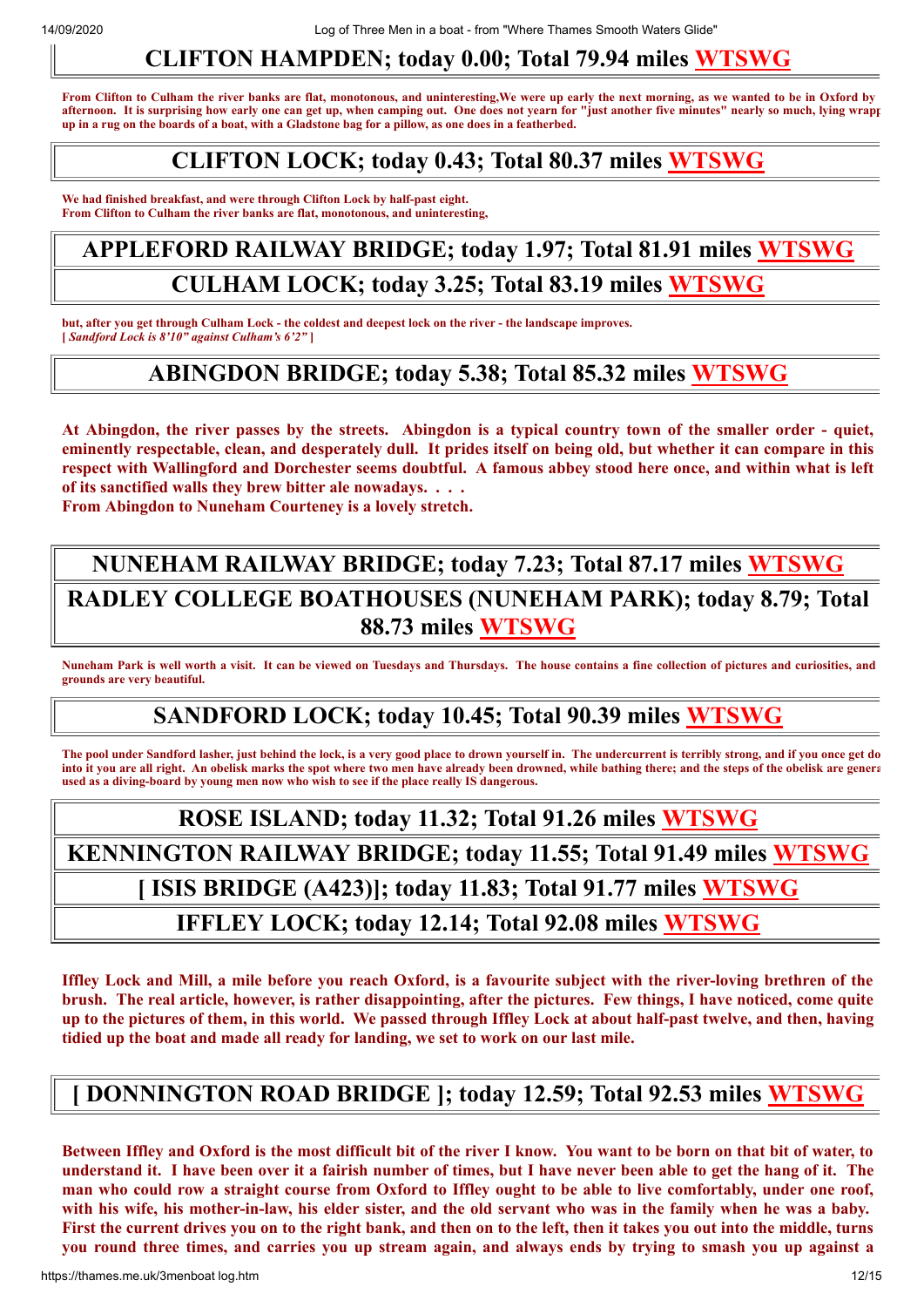college barge. Of course, as a consequence of this, we got in the way of a good many other boats, during the mile, and they in ours, and, of course, as a consequence of that, a good deal of bad language occurred.

**FOLLY BRIDGE; today 13.66; Total 93.60 miles [WTSWG](http://thames.me.uk/s01690.htm)**

## **DAY 8: SATURDAY: - at OXFORD today 0.00; Total 93.60 miles**

**WE spent two very pleasant days at Oxford. . .**

## **DAY 9 SUNDAY: - at OXFORD today 0.00; Total 93.60 miles**

To those who do contemplate making Oxford their starting-place, I would say, take your own boat - unless, of **course, you can take someone else's without any possible danger of being found out.**

The boats that, as a rule, are let for hire on the Thames above Marlow, are very good boats.

They are fairly water-tight; and so long as they are handled with care, they rarely come to pieces, or sink.

There are places in them to sit down on, and they are complete with all the necessary arrangements - or nearly all **to enable you to row them and steer them.**

**But they are not ornamental.**

The boat you hire up the river above Marlow is not the sort of boat in which you can flash about and give yourself **airs.**

The hired up-river boat very soon puts a stop to any nonsense of that sort on the part of its occupants. **That is its chief - one may say, its only recommendation. . . .**

## **DAY 10: MONDAY - OXFORD to DAYS LOCK today 0.00; Total 93.60 miles**

#### **FOLLY BRIDGE; today 0.00; Total 93.60 miles [WTSWG](http://thames.me.uk/s01690.htm)**

**The weather changed on the third day, - Oh! I am talking about our present trip now,**

**[** *only reference to more than one trip* **]**

**- and we started from Oxford upon our homeward journey in the midst of a steady drizzle.**

The river - with the sunlight flashing from its dancing wavelets, gilding gold the grev-green beech-trunks, glinting **through the dark, cool wood paths, chasing shadows o'er the shallows, flinging diamonds from the mill-wheels, throwing kisses to the lilies, wantoning with the weirs' white waters, silvering moss-grown walls and bridges,** brightening every tiny townlet, making sweet each lane and meadow, lying tangled in the rushes, peeping, laughing, from each inlet, gleaming gay on many a far sail, making soft the air with glory - is a golden fairy stream.

But the river - chill and weary, with the ceaseless rain-drops falling on its brown and sluggish waters, with a sound as of a woman, weeping low in some dark chamber; while the woods, all dark and silent, shrouded in their mists of vapour, stand like ghosts upon the margin; silent ghosts with eves reproachful, like the ghosts of evil actions, like **the ghosts of friends neglected - is a spirit-haunted water through the land of vain regrets.**

Sunlight is the life-blood of Nature. Mother Earth looks at us with such dull, soulless eves, when the sunlight has died away from out of her. It makes us sad to be with her then; she does not seem to know us or to care for us. She is as a widow who has lost the husband she loved, and her children touch her hand, and look up into her eyes, but **gain no smile from her.**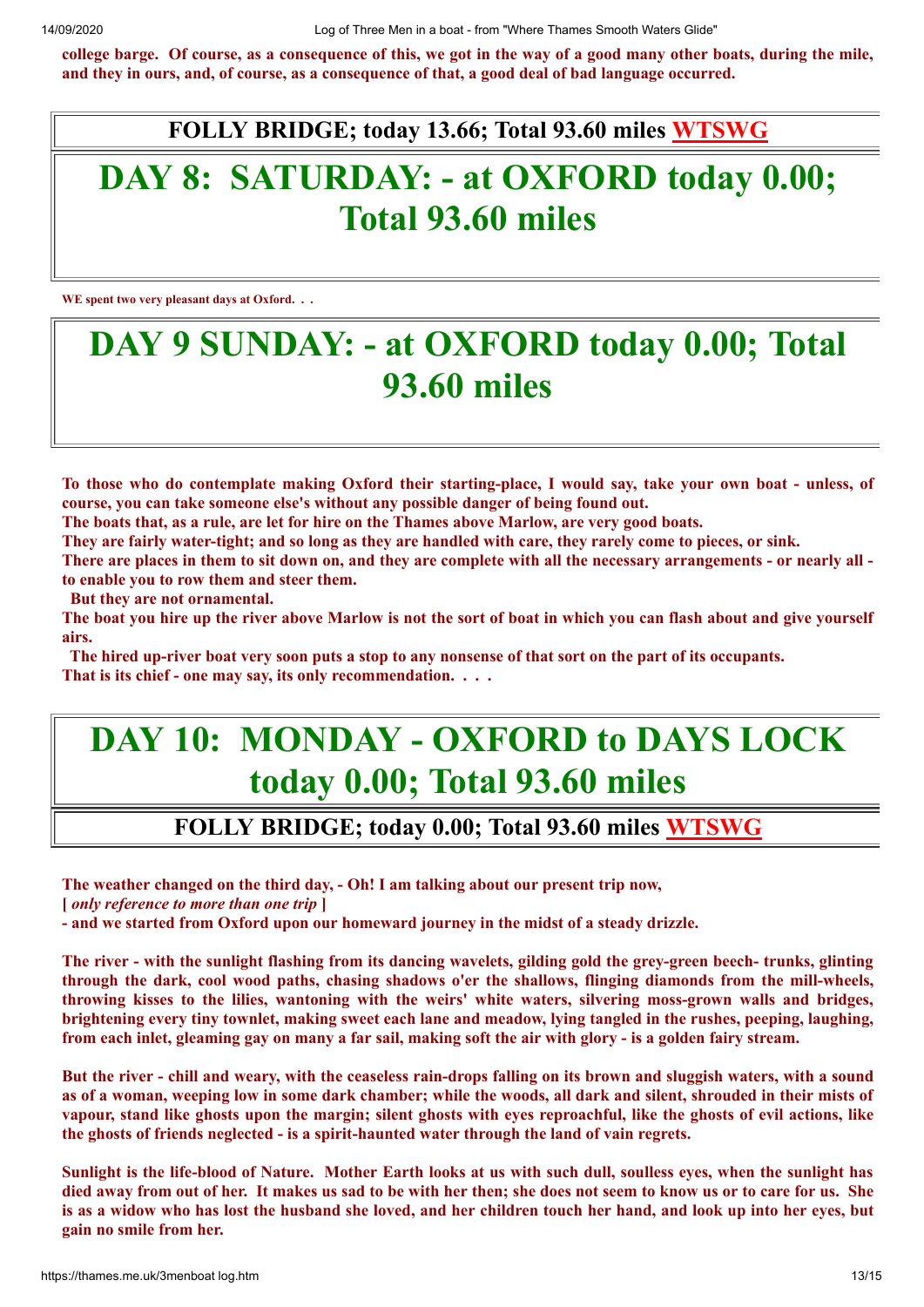We rowed on all that day through the rain, and very melancholy work it was. We pretended, at first, that we enjoyed it. We said it was a change, and that we liked to see the river under all its different aspects. We said we could not expect to have it all sunshine, nor should we wish it. We told each other that Nature was beautiful, even **in her tears. . . .**

**DONNINGTON ROAD BRIDGE; today 1.07; Total 94.67 miles [WTSWG](http://thames.me.uk/s01650.htm)**

**IFFLEY LOCK; today 1.52; Total 95.12 miles [WTSWG](http://thames.me.uk/s01620.htm)**

**SANDFORD LOCK; today 3.21; Total 96.81 miles [WTSWG](http://thames.me.uk/s01570.htm)**

**RADLEY COLLEGE BOATHOUSES (NUNEHAM PARK); today 4.87; Total 98.47 miles [WTSWG](http://thames.me.uk/s01560.htm)**

#### **ABINGDON LOCK; today 7.82; Total 101.42 miles [WTSWG](http://thames.me.uk/s01520.htm)**

**ABINGDON BRIDGE; today 8.28; Total 101.88 miles [WTSWG](http://thames.me.uk/s01510.htm)**

We hoisted the cover before we had lunch, and kept it up all the afternoon, just leaving a little space in the bow, from which one of us could paddle and kee **look-out. In this way we made nine miles,**

## **CULHAM LOCK; today 10.41; Total 104.01 miles [WTSWG](http://thames.me.uk/s01470.htm)**

**CLIFTON LOCK; today 13.23; Total 106.83 miles [WTSWG](http://thames.me.uk/s01430.htm)**

**DAYS LOCK; today 16.27; Total 109.87 miles [WTSWG](http://thames.me.uk/s01370.htm)**

**and pulled up for the night a little below Day's Lock. . . .** 

## **DAY 11: TUESDAY - DAYS LOCK to PANGBOURNE: today 0.00; Total 109.87 miles**

### **DAYS LOCK; today 0.00; Total 109.87 miles [WTSWG](http://thames.me.uk/s01370.htm)**

**The second day was exactly like the first. The rain continued to pour down, and we sat, wrapped up in our mackintoshes, underneath the canvas, and drift slowly down. . . .** 

## **BENSON LOCK; today 3.95; Total 113.82 miles [WTSWG](http://thames.me.uk/s01340.htm)**

**CLEEVE LOCK; today 11.12; Total 120.99 miles [WTSWG](http://thames.me.uk/s01280.htm)**

#### **GORING LOCK; today 11.85; Total 121.72 miles [WTSWG](http://thames.me.uk/s01270.htm)**

**At about four o'clock we began to discuss our arrangements for the evening.** We were a little past Goring then, and we decided to paddle on to Pangbourne, and put up there for the night. . . . We should be in at Pangbourne by five.

#### **WHITCHURCH LOCK; today 15.80; Total 125.67 miles [WTSWG](http://thames.me.uk/s01220.htm)**

**We should finish dinner at, say, half-past six. . .** 

**Twenty minutes later, three figures, followed by a shamed-looking dog, might have been seen creeping stealthily from the boat-house at the "Swan" towar the railway station. . .** 

*"Well,"* **said Harris, reaching his hand out for his glass,** *"we have had a pleasant trip, and my hearty thanks for it to old Father Thames -*

*but I think we did well to chuck it when we did.*

*Here's to Three Men well out of a Boat!"*

| $\parallel$ DAY 1: $\parallel$ KINGSTON TO MAGNA CARTA ISLAND $\parallel$ 18.6 miles $\parallel$ |                         |
|--------------------------------------------------------------------------------------------------|-------------------------|
| $\parallel$ DAY 2: $\parallel$ MAGNA CARTA ISLAND TO MARLOW $\parallel$ 19.99 miles $\parallel$  |                         |
| $\parallel$ DAY 3: $\parallel$ MARLOW TO SONNING                                                 | $\parallel$ 14.69 miles |